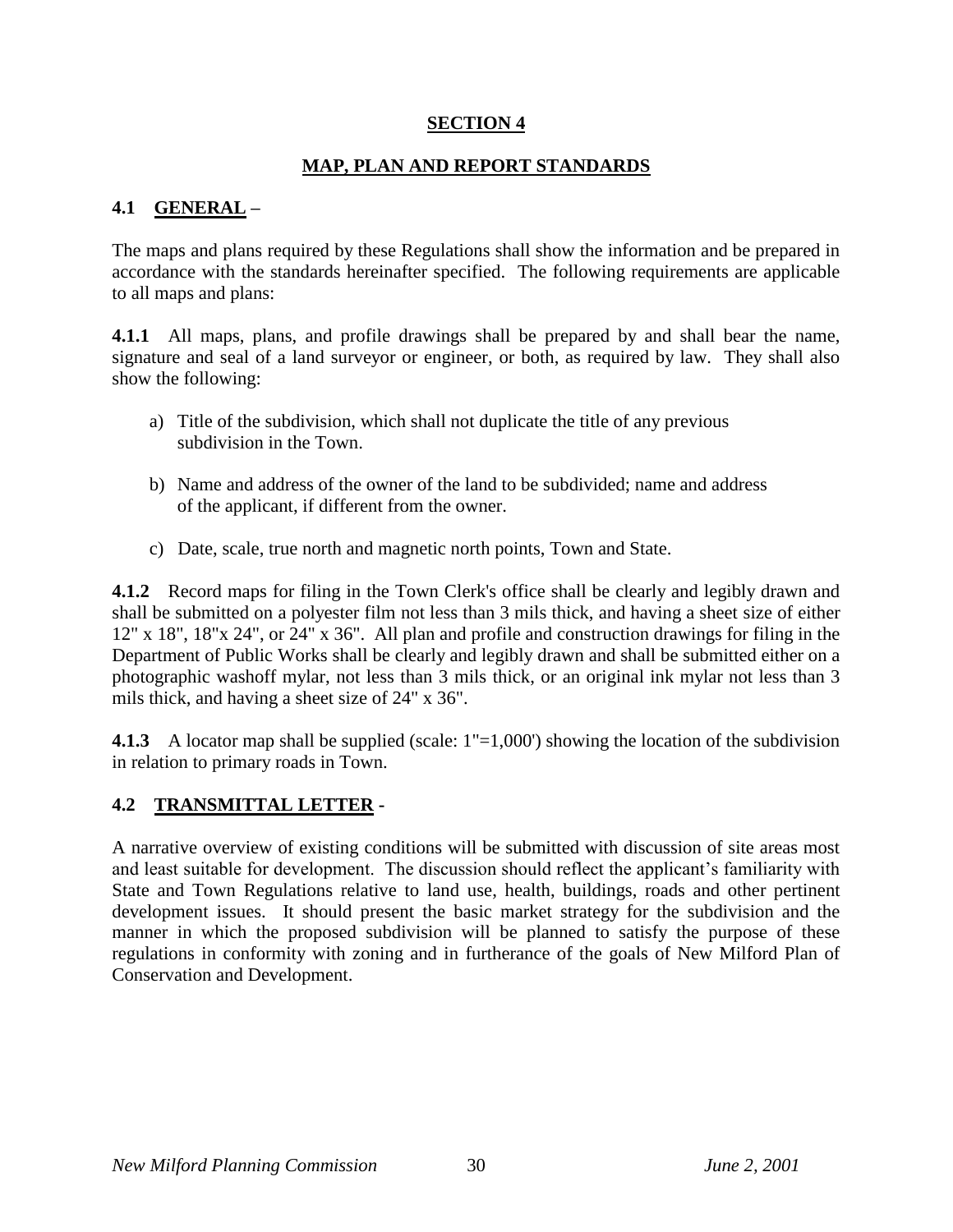### **4.3 EXISTING CONDITIONS MAP** -

The purpose of the existing conditions map is to identify the site's features with sufficient information for the Commission to review and consider with respect to the several purposes of these regulations, as listed in Section 1.3. The existing conditions map shall show the following for the parcel to be subdivided and for a reasonable distance, but not less than 200 feet adjacent to the parcel:

**4.3.1** Existing streets, including the paved travel way and the street lines on both sides; also the classification of existing streets on the Circulation Plan of the New Milford Plan of Conservation and Development and a notation as to whether any streets are designated scenic roads or country roads by municipal ordinance or in the Plan of Conservation and Development.

**4.3.2** Property line of the parcel to be subdivided and adjacent properties along with the names of adjacent subdivisions or owners and any existing easements.

**4.3.3** Any existing storm drainage system and identification of downstream drainage facilities likely to be affected by the parcel's development.

**4.3.4** Existing utilities including any utility easements over the parcel.

**4.3.5** Existing buildings, structures, stone walls, wells, septic systems, cisterns and other site improvements such as but not limited to trails, fences and driveways including a notation if any buildings or structures are designated as historic.

**4.3.6** General soils types by Soils Conservation Service classification and specific identification of areas likely to be shallow to bedrock, areas of wetlands soils and rocky outcrops. Identification of areas likely suitable for on site septic disposal, including results of sufficient percolation and deep pit tests to indicate variation of soils types, at least one (1) test for each five (5) acres. All tests shall be clearly numbered and identified on the supplemental map.

**4.3.7** Wooded areas by foliage line, meadows, farmlands and individual trees greater than 30" diameter breast high or specimen type tree.

**4.3.8** Watercourses, ponds, aquifers, floodplains and any water supply watershed area.

**4.3.9** On a separate map, existing elevations and contours at 2' intervals with specific identification of areas with slopes in excess of 25%. It also should be noted whether the parcel is situated on one of the following hills or mountains: Bear Hill, Peat Hill, Iron Hill, Green Pond Mountain, Mount Tom, Long Mountain including Rock Cobble Hill, Sawyer Hill, Candlewood Mountain, Pine Knob, Great Mountain, Second Hill, Mine Hill, Cedar Hill, Stilson Hill, Carmen Hill, Town Hill, Pine Hill, Boardman Mountain, Fort Mountain and Guarding Mountain (as identified on U.S.G.S. maps Kent and New Milford quadrangles). Existing elevations should be tied into the Connecticut Data.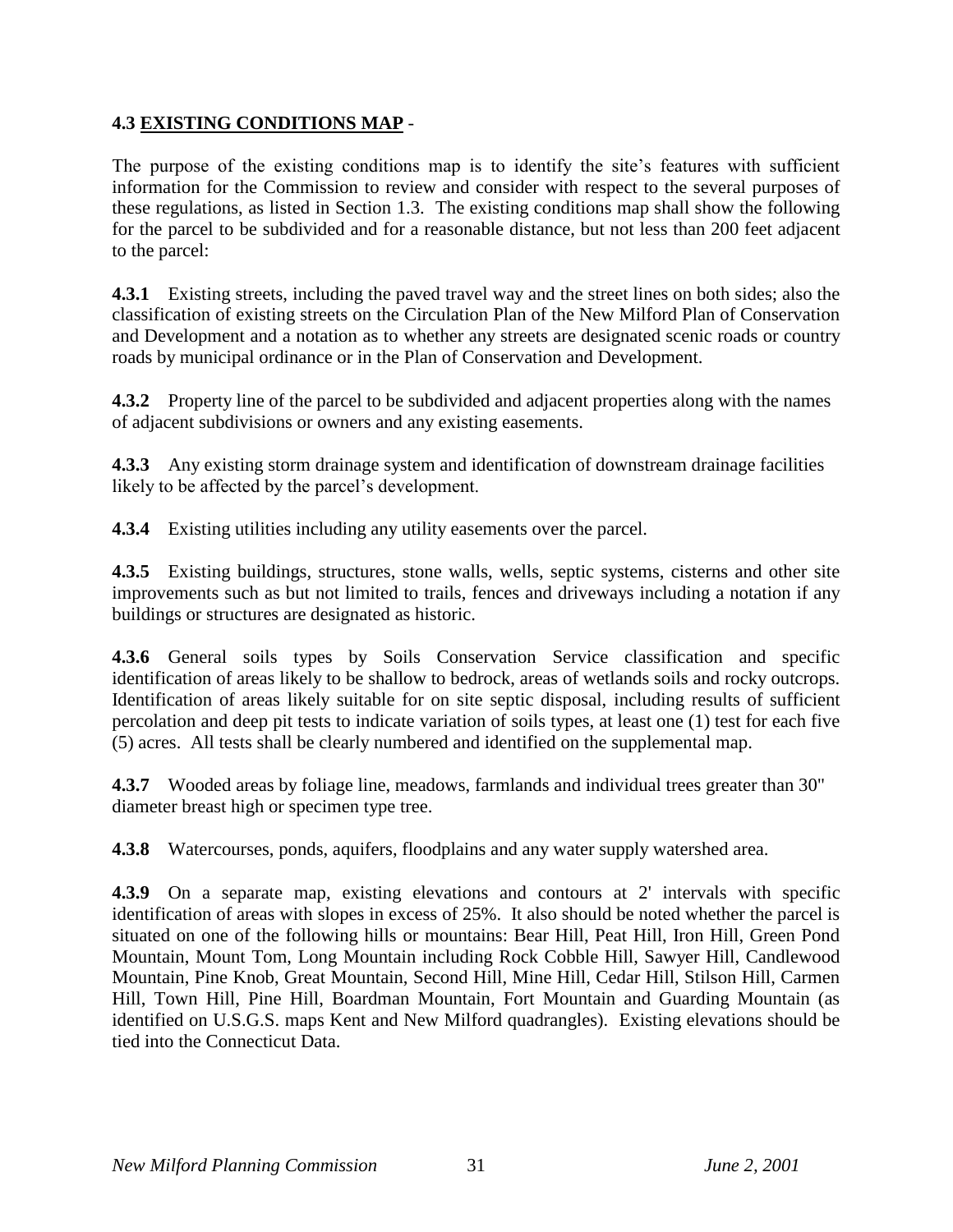**4.3.10** Reserved for future use.

**4.3.11** Existing zoning classification and Land Use Category in New Milford's Plan of Conservation and Development.

**4.3.12** Adjacent open space abutting the parcels, including ownership of this open space.

## **4.4 SITE PHOTOGRAPHS –**

Site photographs should be a simple visual presentation of key site features. Photos should be no smaller than 4" by 6" and should be in color. At a minimum, photos should include pictures of the existing street frontage, the entry and centerline of proposed streets, notable features identified on the map of existing conditions, and a typical likely building site. Photos should be labeled and keyed to an index map which could be the map of Existing Conditions.

In the preparation of a feasibility plan layout, the applicant and his engineer should reference the development strategies for rural conservation set forth in the New Milford Plan of Conservation and Development. The map should include notes or narrative illustrating the conservation or explaining the elimination of key natural or historic site features.

#### **4.5 RECORD SUBDIVISION MAP -**

The record subdivision or re-subdivision map shall be prepared with an accuracy meeting or exceeding standards for a "Class A-2 Survey" of the Connecticut Association of Land Surveyors, Inc. The map shall show the following:

**4.5.1** Existing and proposed property lines including street lines on both sides of an existing street, with the opposite street line tied into the proposed subdivision or re-subdivision; adjoining street and property lines for a distance of 200 feet and names of adjacent subdivisions or owners.

**4.5.2** Existing and proposed watercourses, wetlands, ponds, easements and rights-of-way; channel and building lines; encroachment lines to protect natural features.

**4.5.3** Proposed lots and lot numbers; existing and proposed open spaces for parks and playgrounds; the square footage of all lots and open spaces, the buildable area of all lots, and the total acreage of land included in the subdivision.

**4.5.4** Existing permanent buildings and structures.

**4.5.5** Dimensions in all lines to the hundredth of a foot; all bearings or deflection angles on all straight lines; and the central angle, tangent distance and radius of all arcs.

**4.5.6** The width of all existing and proposed streets, rights-of-way and easements, street names.

**4.5.7** Existing and proposed monuments.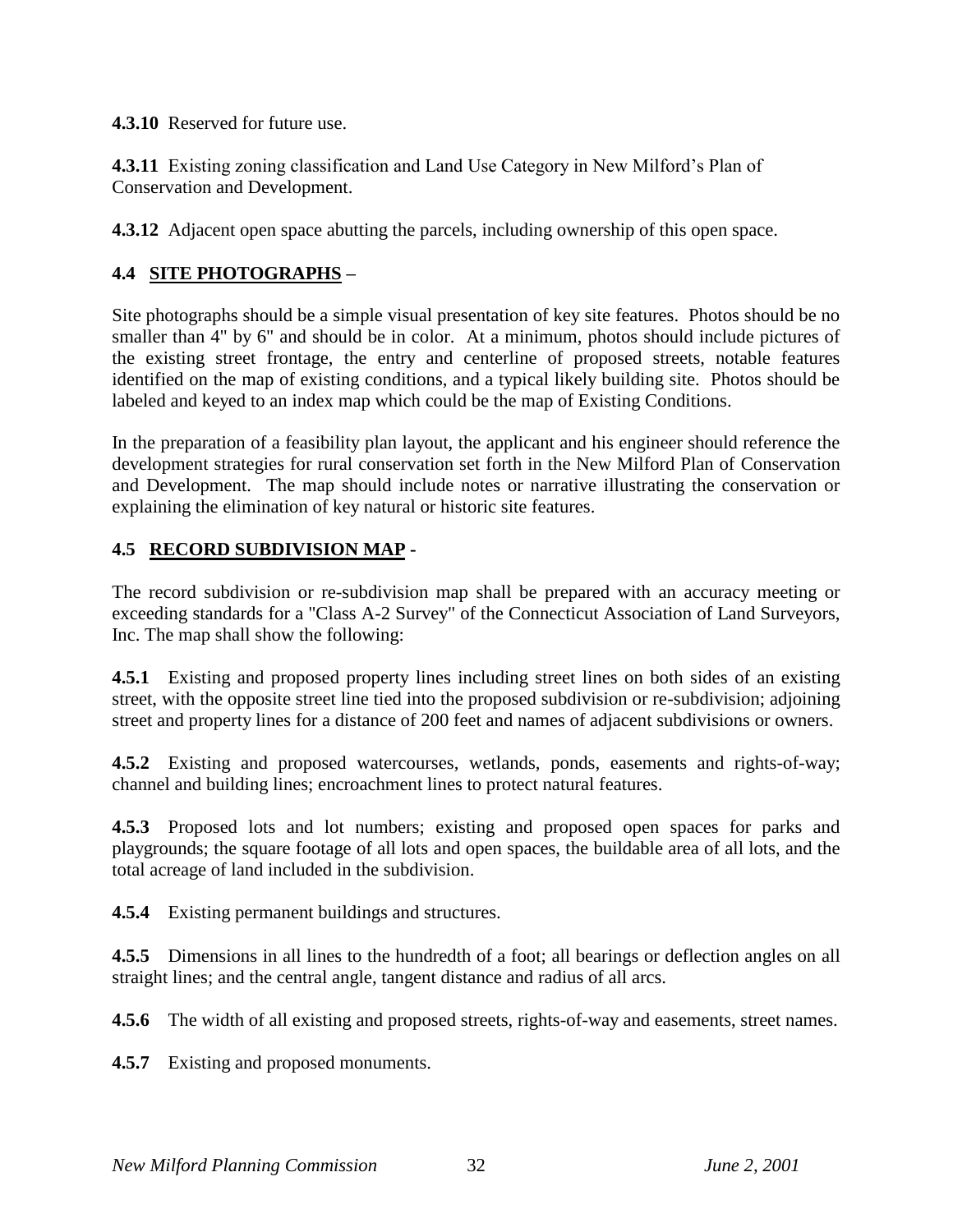**4.5.8** The zoning district or districts in which the subdivision is situated and any zoning district boundary lines.

**4.5.9** An index map, if the proposed subdivision is divided into sections or is of such size that more than one sheet is required, showing the entire subdivision with lots, lot numbers, streets, street names and delineation of areas covered by the section or sheet.

**4.5.10** The survey relationship of proposed streets to nearby monumented Town streets or State Highways where practical.

**4.5.11** The words "Approved by the New Milford Planning Commission" with a designated place for the signature of the Chairman or Secretary and date of approval.

**4.5.12** A designated area with the words "As Specified in Section 8-26c of the General Statutes, expiration date is \_\_\_\_\_\_\_\_\_\_\_\_\_\_\_\_\_\_\_".

### **4.6 INFRASTRUCTURE CONSTRUCTION PLANS -**

Plan and profile drawings, including typical cross-section, of all proposed streets, storm drains, sanitary sewers, public water supply lines, catch basins, manholes, ditches, watercourses, headwalls, sidewalks, gutters, curbs, fire suppression equipment, and other structures shall be submitted.

Profile drawings shall be drawn to a horizontal scale of  $1" = 40'$  and a vertical scale of  $1" = 4'$ . Plan drawings shall be drawn to a scale of not smaller than  $1" = 40'$ . All contours shall be at 2foot intervals based on field or aerial surveys except as otherwise provided herein. Profile drawings and elevations shall be based on Town, State or U.S. benchmarks or other permanent benchmarks approved by the Commission; the benchmarks used shall be noted on the plan. Asbuilt mylars shall be prepared by a professional engineer or licensed land surveyor and submitted to the Commission. Plan-profile drawings shall show at least the following information in accordance with good engineering practice and as appropriate for the particular subdivision:

**4.6.1** Layout of proposed streets in plan and profile indicating right of way dimensions, width of right-of-way and of paving, existing and proposed centerline grade lines with stations every 50 feet, vertical curve data and percentage of grade, with a typical cross-section detail. In nondevelopment areas existing and proposed contours may be at an interval not exceeding ten feet based at a scale of 1"=40' based on a field or aerial survey or based on an available U.S.G.S. contours, including proposed regrading cuts, fills and soil/rock removal. In non-development areas, 10 feet is acceptable.

**4.6.1a Design Report:** All design criteria and data used to develop the plan and profile drawings will be attached.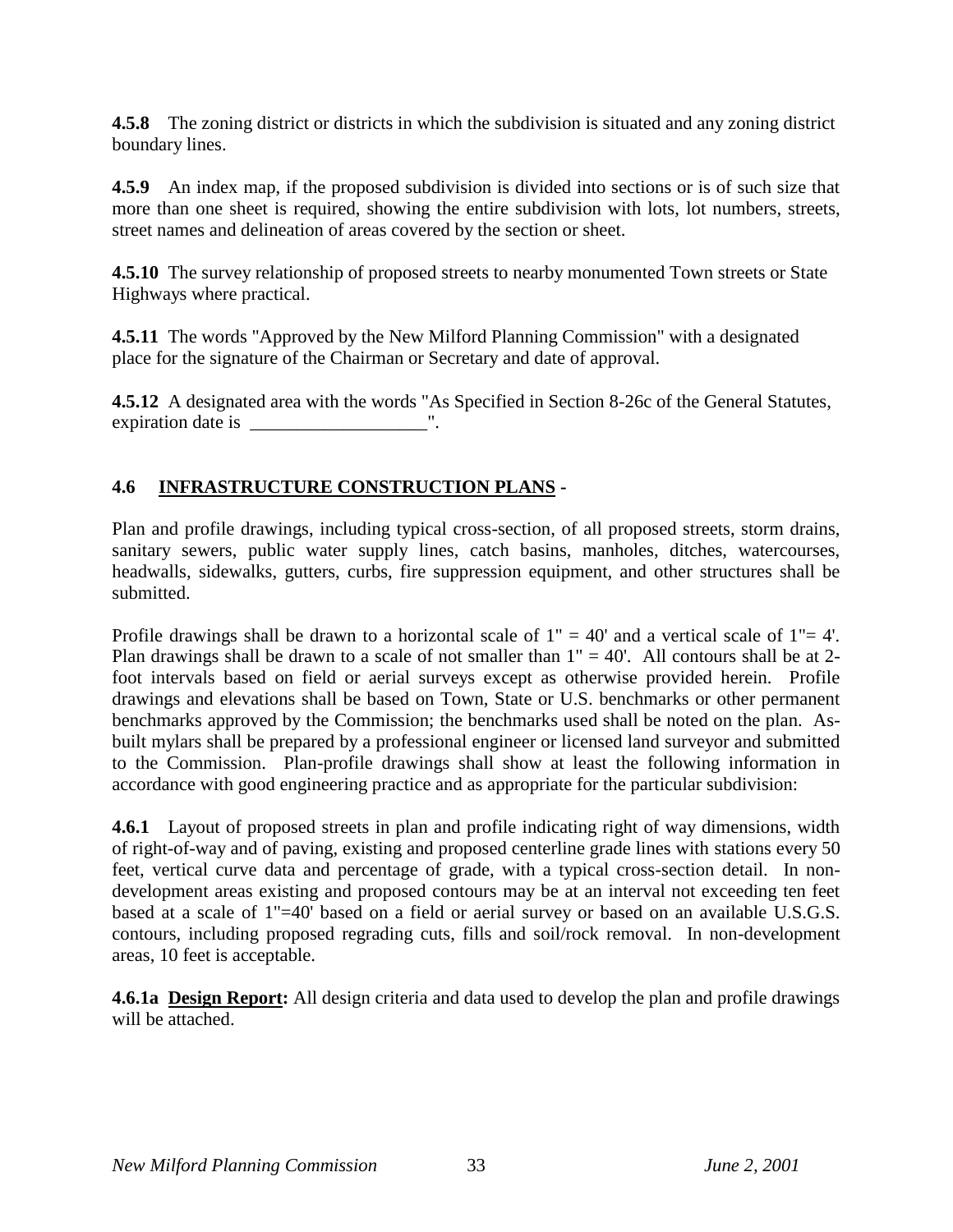**4.6.2** Depth, invert, slope and size of all pipes, ditches, culverts, manholes, catch basins, headwalls and watercourses, a sample ditch and watercourse cross sections.

**4.6.2a** Drainage Report: A drainage analysis map shall show the tributary watershed area and downstream area affected by run-off. Drainage computations shall consider the entire watershed area: criteria and computations used in determining pipe sizes shall be submitted on

**4.6.3** Approximate location of lot lines intersecting the street lines, lot numbers and street names and any proposed drives and house numbers.

**4.6.4** A traffic study, if required by the Commission.

**4.6.5** Location of all existing and proposed utilities such as gas, electric, telephone, underground and overhead utility poles, water and sewer and fire suppression equipment.

**4.6.5a** Sanitation and Water Supply Study Report: This report will present the estimates of public water supply and public sewage disposal requirements if needed, or the results of soils investigations, including borings, seepage tests and test pits for areas proposed for on -site sewage disposal, a description and schematic layout of proposed sewage disposal system and description of proposed water supply system.

**4.6.6** Location of siltation basins, detention basins, retention basins, soil erosion and sediment control measures, limits of on-site soil disturbance, water courses, inland wetlands, construction narrative sequence.

**4.6.7** The limits of any areas of tree removal necessary to provide effective use of a passive solar energy system, based on an assumed mature tree height of 50 feet.

**4.6.8** Cost Estimates: Engineer's quantity estimates, unit prices and cost estimates for infrastructure construction in a format and level of detail acceptable to the Commission.

In addition to the plan and profile drawings, other necessary construction drawings and details shall be submitted as required by New Milford Road Ordinance.

## **4.7 FEASIBILITY MAP –**

The feasibility map shall show existing conditions, the proposed road and lot layout of the subdivision. If only part of the preliminary plan is being developed, a preliminary plan of contiguous land of the applicant that may be subdivided in the future shall be submitted. In the preparation of a feasibility plan layout, the applicant or his engineer should reference the developed strategies for rural conservation set forth in the current New Milford Plan of Conservation and Development. The map should include notes or narrative illustrating the conservation or explaining the elimination of key natural or historic site features. The feasibility map shall show at least the following information, with the understanding that more detailed preliminary plan studies and/or discussions with the Commission could result in minor to substantial changes in the plan. The feasibility plan should encompass the overall tract, even if only part is being proposed for subdivision: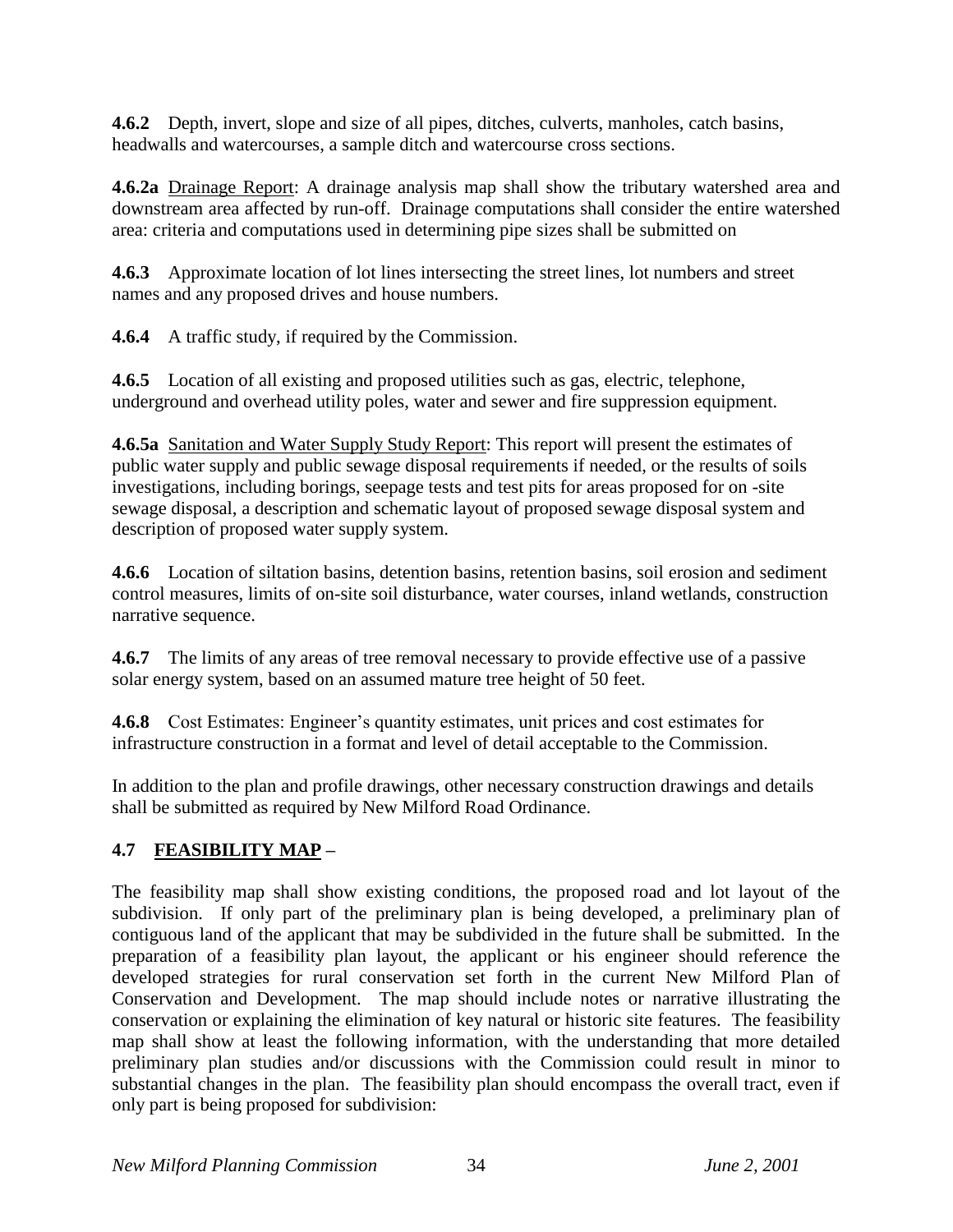- **4.7.1** Existing and proposed road, utility and drainage systems, location of existing and proposed roads, utility systems including potential extension to provide access to adjacent properties, preliminary grade estimates and sight distance at intersections and curves.
- **4.7.2** Location of all borings, deep hole tests, percolation test holes with a table displaying test results.
- **4.7.3** Layout of dwellings and recreational facilities, if any, sewage disposal systems and reserve areas including MLSS spread, and also showing 75-foot well radii and regulated wetlands or watercourses set-back lines. Also show lot area, required yard set-backs.
- **4.7.4** Principal wooded areas, any ledge outcrops and existing stone walls and fences within the subdivision, existing and proposed trails.
- **4.7.5** Location of all siltation basins, erosion and sediment control measures for each lot, and limits of soil disturbance.
- **4.7.6** Location and limits of areas subject to potential flooding; boundaries of any Flood Prone Areas and floodways and the base flood elevation date thereof; and the lowest floor elevations that would be applicable for a building on any lot in the Flood Prone Area.
- **4.7.7** Schematic site development proposal for each lot showing proposed building location, parking area and driveway, well location and 75' well radius, septic system location and any regulated set-backs from watercourses or wetlands. All proposed driveways shall be shown with profile grades and sight distances noted. Proposed contours shall be shown for driveways with grades between 10% to 15 % in residential subdivisions and between 6% to10% in commercial or industrial subdivisions. Proposed contours shall be shown to reflect the earthwork required to achieve the sight distances noted.
- **4.7.8** Layout of proposed areas to be seeded and landscaped with proposed type of planting by common name and general location including type and locations of trees to be planted.
- **4.7.9** Layout of existing and proposed lot lines and street lines.
- **4.7.10** Proposed dedicated open space and conservation or scenic easement areas.
- **4.7.11** Include assessor's map and lot number of original parcel.
- **4.7.12** Sidewalks, gutters and special structures.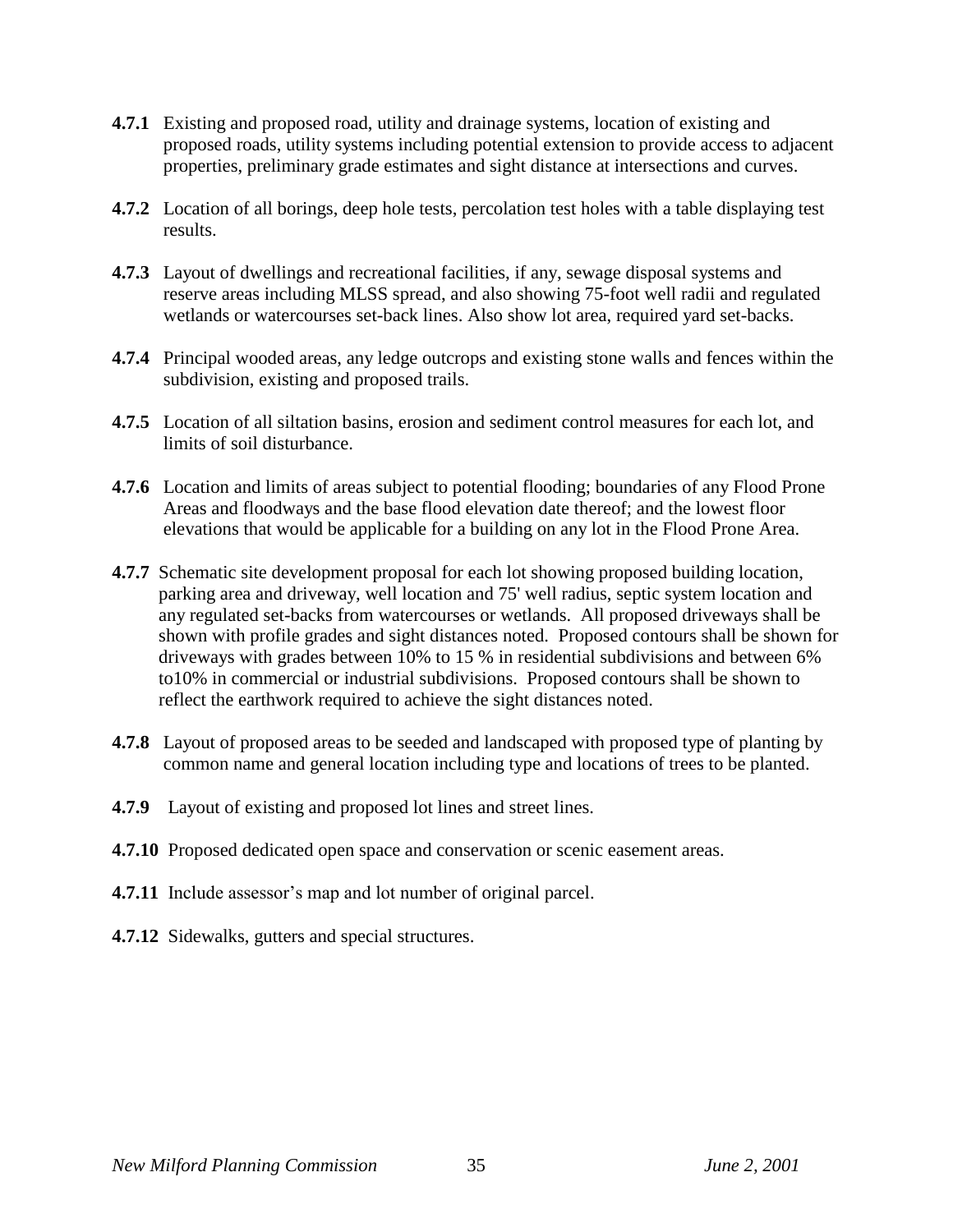#### **4.8 EROSION AND SEDIMENTATION CONTROL PLAN –**

The following shall apply to the submission and approval of an Erosion and Sedimentation Control Plan. All provisions of this Section are in addition to other requirements of these Regulations. No land development which is cumulatively more than one-half acre in area shall be undertaken in any district unless certification of a Control Plan in compliance with the provisions of this Section has first been obtained from the Commission or its designated agent. No permit shall be issued until a Control Plan has been approved by the Commission or its designated agent, or it has been determined that a Control Plan is not required.

#### **4.8.1 Required Submission-**

The submission of material required to obtain approval of a Control Plan shall include, but not be limited to the name, address and phone number of the contact person responsible for the plan and the following plan components:

#### **A narrative describing:**

- **a.** The development;
- **b.** The schedule for grading and construction activities including;
	- 1. Start and completion dates;
	- 2. Sequence of grading and construction activities;
	- 3. Sequence for installation and/or application of soil erosion and sediment control measures;
	- 4. Sequence for final stabilization of the project site.
- **c.** The design criteria for proposed soil erosion and sediment control measures and storm water management facilities.
- **d**. The construction details for proposed soil erosion and sediment control measures and storm water management facilities.
- **e.** The installation and/or application procedures for proposed soil erosion and sediment control measures and storm water management facilities.
- **f.** The operations and maintenance program for proposed soil erosion and sediment control measures and storm water management facilities.
- **g.** The engineer's cost estimate for the proposed control plan measures and facilities.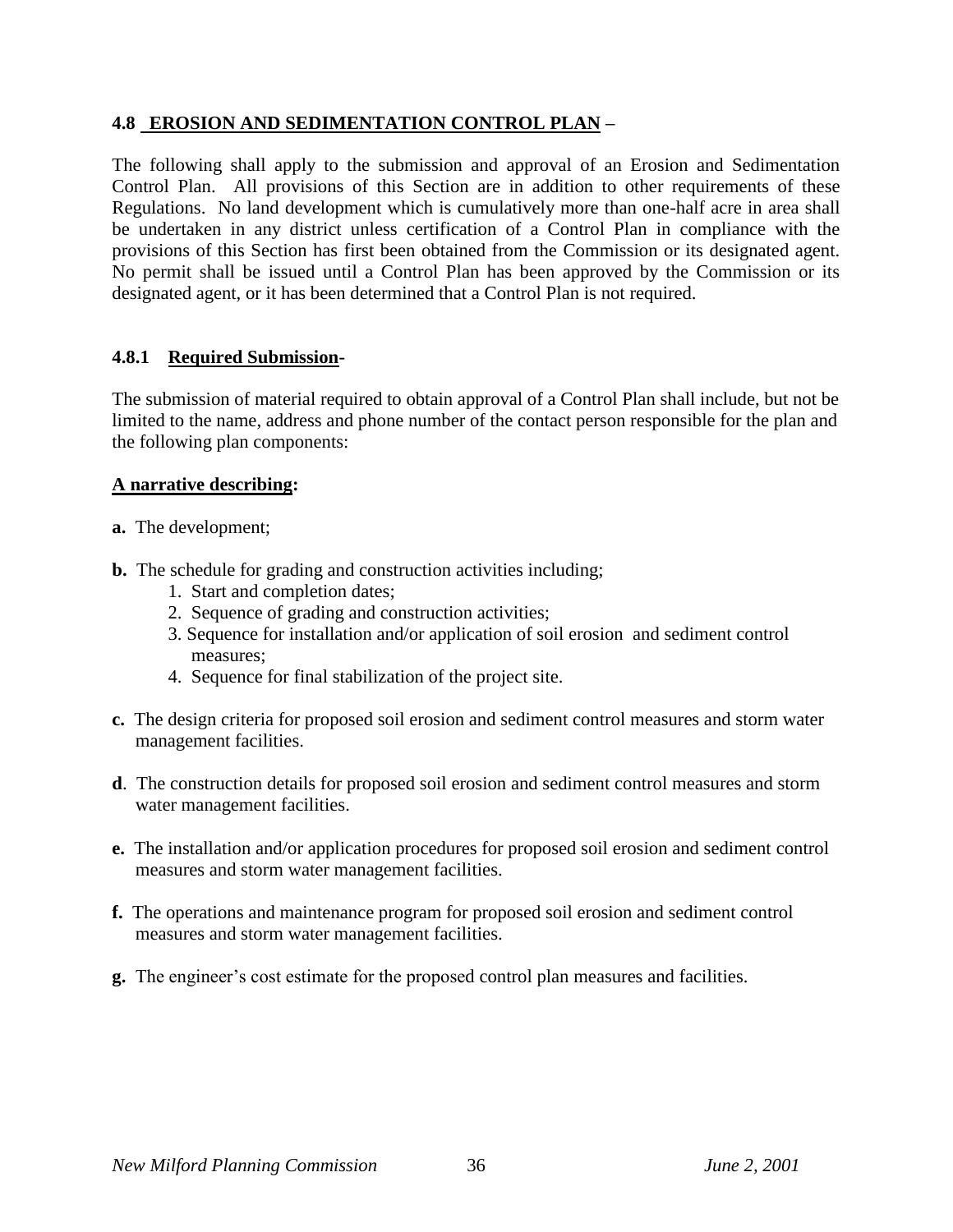#### **A site plan map drawn to a scale of not less than one inch to 100 feet to show:**

- **a.** The location of the proposed development and adjacent properties;
- **b.** The existing and proposed topography including soil types, wetlands, watercourses and water bodies;
- **c.** The existing structures on the project site, if any;
- **d.** The proposed area alterations including cleared, excavated, filled or graded areas and proposed structures, utilities, roads and, if applicable, new property lines;
- **e.** The location of and design details for all proposed soil erosion and sediment control measures and storm water management facilities;
- **f.** The sequence of grading and construction activities;
- **g.** The sequence for installation and/or application of soil erosion and sediment control measures;
- **h.** The sequence for final stabilization of the development site.

Any other information deemed necessary and appropriate by the applicant or requested by the Commission or its designated agent.

## **4.8.2 Minimum Acceptable Standards -**

- **a.** Plans for soil erosion and sediment control shall be developed in accordance with these Regulations using the principles as outlined in the Connecticut Guidelines for Soil Erosion and Sediment Control (1985), as amended. Control Plans shall result in a development that; minimizes erosion and sedimentation during construction; is stabilized and protected from erosion when completed; and does not cause off-site erosion and/or sedimentation.
- **b.** The Commission (or the County Soil and Water Conservation District) may grant exceptions when requested by the applicant if technically sound reasons are presented.
- **c.** The appropriate method from Chapter 9 of the Connecticut Guidelines for Soil Erosion and Sediment Control (1985), as amended shall be used in determining peak flow rates and volume of runoff unless an alternative method is approved by the Commission.